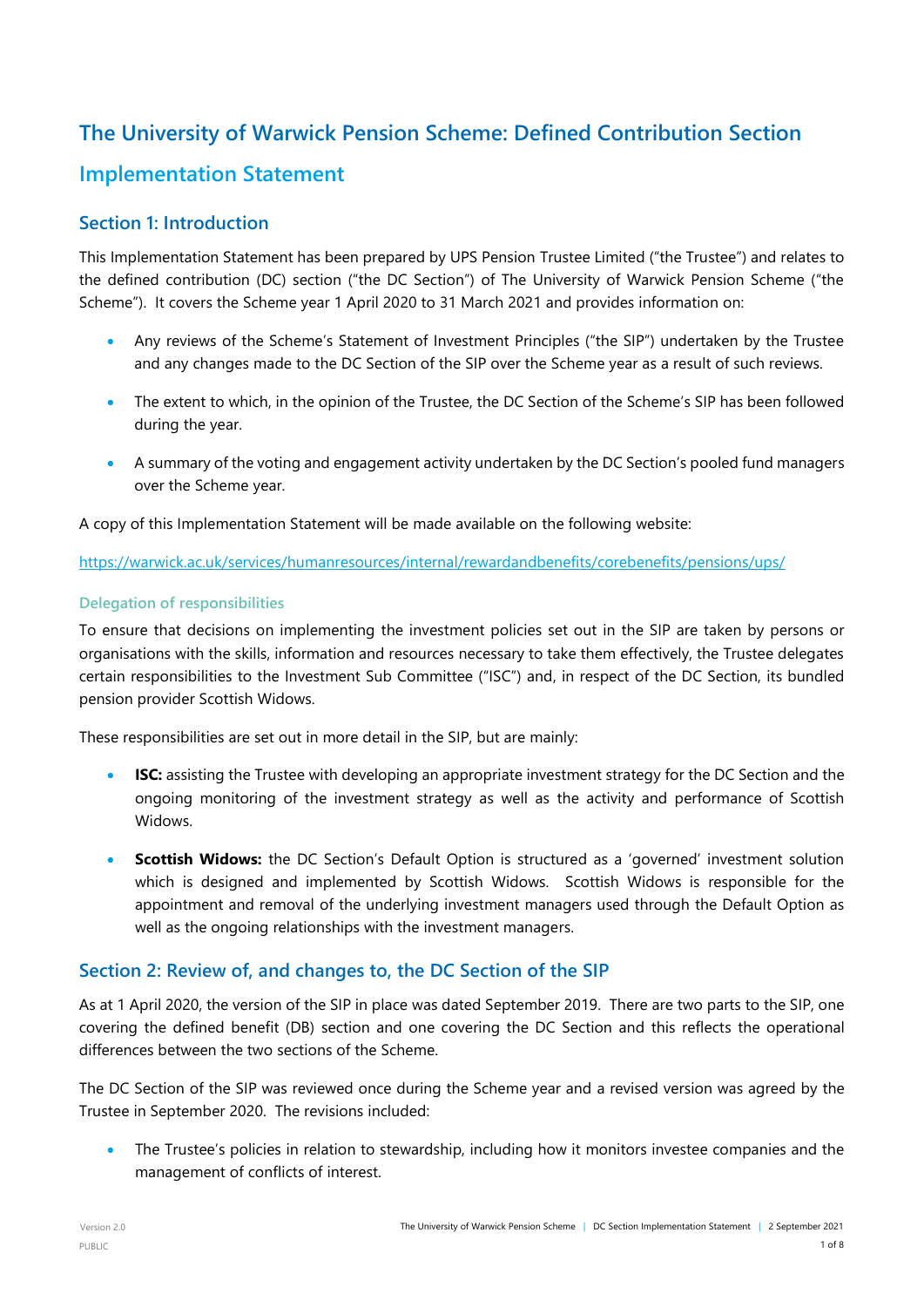The Trustee's arrangements with its asset managers, including how the Trustee incentivises the asset managers to align their investment decisions with the Trustee's investment policies and how the Trustee evaluates the performance of the asset managers

#### **Section 3: Adherence to the SIP**

In the Trustee's opinion, the SIP has been followed over the Scheme year in the following ways:

1. **The DC Section continues to offer a suitable Default Option for members.** The ISC, supported by the Trustee's professional advisers, completed a formal review of the Default Option of the DC Section in May 2020. This considered the membership profile of the DC Section and their potential needs and included an assessment of future planned changes being made by Scottish Widows to the Default Option. These changes commenced in the fourth quarter of 2020 and are due to be formally completed in the second half of 2021.

The review concluded that the Default Option remained suitable to meet the needs of the average DC Section member and that overall Scottish Widows' planned changes were positive. This assessment was discussed and agreed at the June 2020 Trustee meeting.

- 2. **An appropriate range of self-select options is made available.** As part of the May 2020 review noted above, the ISC also considered the wider range 'lifestyle' and self-select investment options provided through the DC Section. These options are designed to provide flexibility for members and allow them to tailor their investment choices to meet their needs. The review concluded that the range remained appropriate, but that consideration should be given to a future review of the self-select investment options once the changes to the Default Option were completed.
- 3. **Quarterly monitoring of the investment options did not identify any issues.** The ISC, supported by the Trustee's professional advisers, monitor the performance of the DC Section's Default Option and wider range of investment funds each quarter. Any performance issues identified are raised with the Trustee at the quarterly Trustee meetings.

As all funds provided through the DC Section are passively managed, these reviews consider whether the range of investment options provided have performed in line with their stated benchmarks. Scottish Widows provides quarterly investment performance reporting to support the ISC and Trustee with this review. Over the Scheme year there were no instances where the performance of the DC Section's investment funds deviated significantly from the performance of their stated benchmarks.

4. **Work began on reviewing the investment managers' policies on responsible investing, stewardship and sustainability.** The ISC, on behalf of the Trustee, completed an initial assessment of the Environmental, Social and Governance (ESG) policies of Scottish Widows and the DC Section's pooled fund managers at the May 2019 and September 2019 ISC meetings. As a result of this assessment, the ISC concluded that the policies of Scottish Widows and the DC Section's pooled fund managers were reasonable and were not out of line with the Trustee's own policies described in the SIP. As such, and following subsequent discussions with the Trustee, no immediate action was taken.

It was noted, however, that further work would be needed in this area as the policies and practices of all parties (including the Trustee) continue to develop. As the bundled provider to the DC Section, the Trustee expects Scottish Widows to provide further information and reporting on its ESG policies and practices as well as those of the DC Section's investment managers.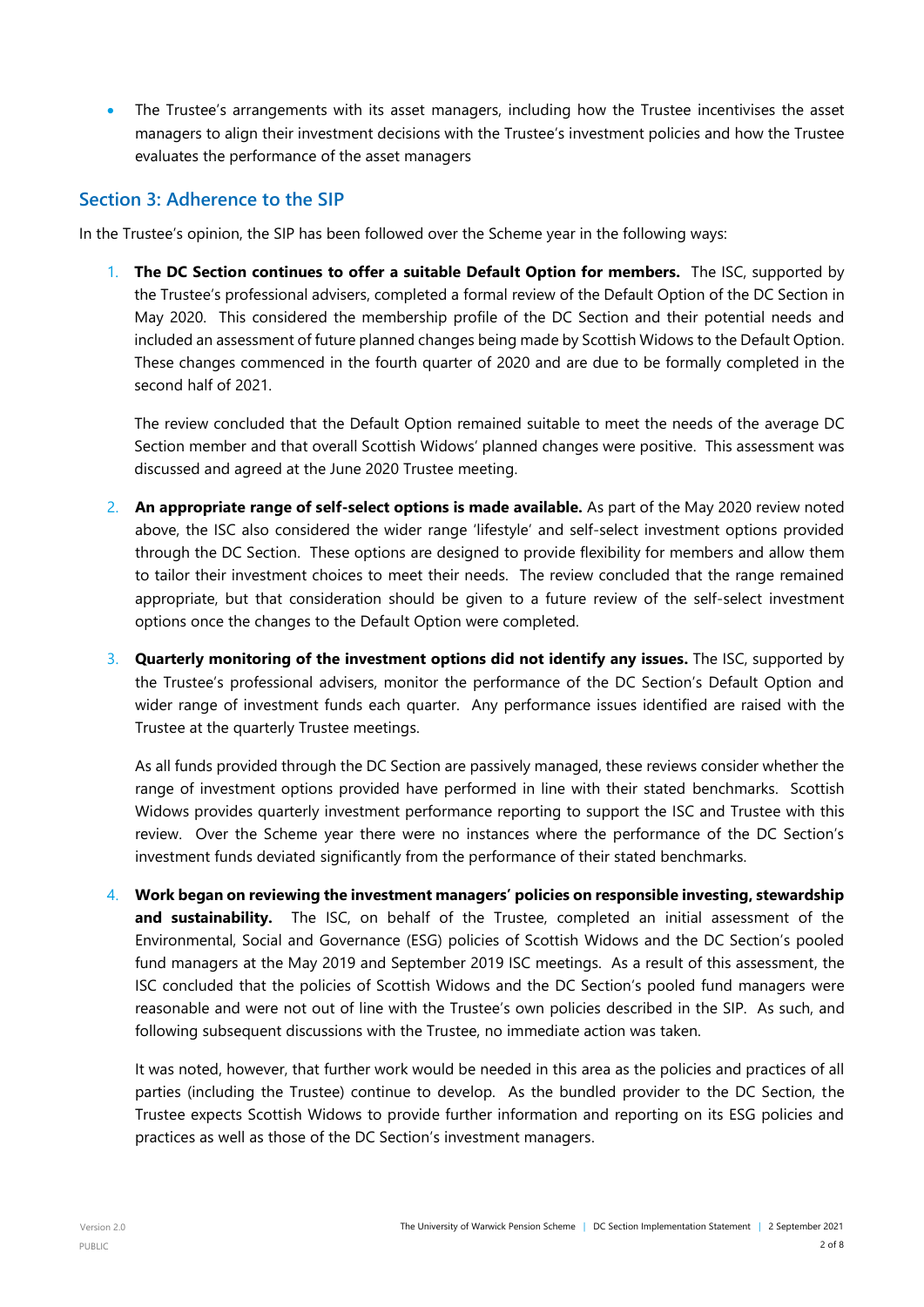Scottish Widows' first report was published in April 2021 and was presented to the ISC at the May 2021 meeting. As this falls outside of the reporting period covered by this Statement, further information will be provided in next year's Statement.

- 5. **Non-financial matters were not considered over the Scheme year.** In line with the policies outlined in the SIP, the Trustee did not make any allowance for non-financial matters and did not receive or seek any member views for incorporation into its ESG policy over the Scheme year.
- 6. **Communicating ESG and stewardship with DC Section members**. The Trustee expects that the annual communication to members regarding ESG and stewardship will be addressed in the annual Implementation Statement, with this document representing the first of this kind. This document is a statutory report and will be produced on an annual basis alongside the Scheme's Annual Reports and **Accounts**
- *7.* **The costs and charges applied through the DC Section remain broadly competitive.** The Trustee completes an annual assessment of the charges (Total Expense Ratios) and transaction costs levied by Scottish Widows, which are benchmarked by the Trustee's professional advisers. Such costs are reported to members in the Chairman's Statement on DC governance, available here:

<https://warwick.ac.uk/services/humanresources/internal/rewardandbenefits/corebenefits/pensions/ups/>

Based on external advice, the Trustee believes that the charges and transaction costs applied to the DC Section's range of investment options are broadly competitive, taking into account the size of the arrangement and investment strategy of the DC Section.

#### **Section 4: Voting and engagement**

Over the Scheme year, the DC Section was invested in pooled investment vehicles managed by BlackRock, Abrdn and Columbia Threadneedle. The voting and engagement entitlements in the funds lie with the managers.

The Trustee understands the importance of carrying out periodic reviews of the voting and engagement information of its investment managers to ensure they align with its own policies. The Trustee, together with its professional advisers, requested such information from Scottish Widows (as the bundled pension provider to the DC Section) for the period 1 April 2020 to 31 March 2021 and this was provided on 1 July 2021.

Having reviewed the above in accordance with their policies, the Trustee is comfortable that the actions of the fund managers are broadly aligned with the DC Section's stewardship policies.

#### **The role of Scottish Widows**

Scottish Widows is the bundled pension provider to the DC Section and is also responsible for the design of the Default Option of the DC Section. Whilst Scottish Widows delegates the voting and engagement activity connected with the Default Option to BlackRock as the underlying pooled investment manager, the Trustee is mindful of the need to consider Scottish Widows' stewardship activity.

Scottish Widows provides an annual report which gives details of its stewardship activity and the first report was published in April 2021. A high level review of this report was completed by the ISC in May 2021 and this therefore falls outside of the period covered by this Statement. The Trustee will review this report annually to ensure Scottish Widows' activity is aligned with its own policies and report relevant information in future Statements.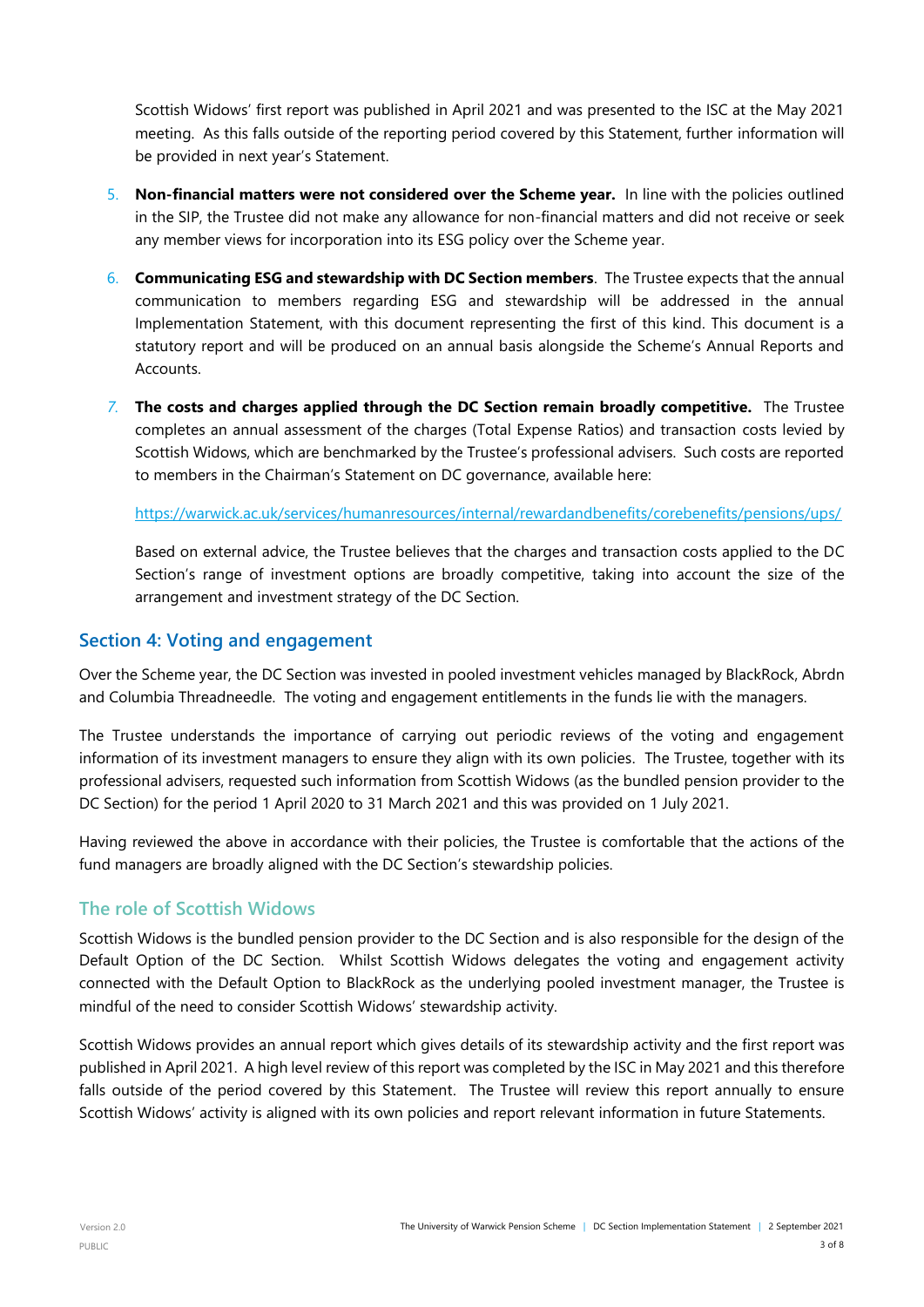# **Voting activity**

The table below provides information, sourced from Scottish Widows, relating to BlackRock's voting activity for the pooled investment funds provided through the DC Section over the Scheme year. Please note that where funds are not present in the table, data was not provided by Scottish Widows.

| <b>Manager</b>                                                                                                                    | <b>BlackRock</b>                                                                                                                                   |                                                                                                                                                    |                                                                                                                                                    |                                                                                                                                                    |                                                                                                                                                    |                                                                                                                                                    |
|-----------------------------------------------------------------------------------------------------------------------------------|----------------------------------------------------------------------------------------------------------------------------------------------------|----------------------------------------------------------------------------------------------------------------------------------------------------|----------------------------------------------------------------------------------------------------------------------------------------------------|----------------------------------------------------------------------------------------------------------------------------------------------------|----------------------------------------------------------------------------------------------------------------------------------------------------|----------------------------------------------------------------------------------------------------------------------------------------------------|
| <b>Fund name</b>                                                                                                                  | Aquila Connect<br>UK Equity Index                                                                                                                  | Aquila Connect<br>World (Ex-UK)<br>Equity                                                                                                          | Aquila Connect<br>Pacific Rim<br><b>Equity Fund</b>                                                                                                | <b>ACS Continental</b><br>European Equity<br>Fund                                                                                                  | <b>IShares</b><br>Emerging<br>Markets Equity<br>Index Fund                                                                                         | <b>ACS Climate</b><br>Transition<br>World Equity<br>Fund                                                                                           |
| <b>Structure</b>                                                                                                                  | Pooled                                                                                                                                             | Pooled                                                                                                                                             | Pooled                                                                                                                                             | Pooled                                                                                                                                             | Pooled                                                                                                                                             | Pooled                                                                                                                                             |
| <b>Ability to</b><br>influence voting<br>behaviour of<br>manager                                                                  | The pooled<br>fund structure<br>means that<br>there is limited<br>scope for the<br>Trustee to<br>influence the<br>manager's<br>voting<br>behaviour | The pooled<br>fund structure<br>means that<br>there is limited<br>scope for the<br>Trustee to<br>influence the<br>manager's<br>voting<br>behaviour | The pooled<br>fund structure<br>means that<br>there is limited<br>scope for the<br>Trustee to<br>influence the<br>manager's<br>voting<br>behaviour | The pooled<br>fund structure<br>means that<br>there is limited<br>scope for the<br>Trustee to<br>influence the<br>manager's<br>voting<br>behaviour | The pooled<br>fund structure<br>means that<br>there is limited<br>scope for the<br>Trustee to<br>influence the<br>manager's<br>voting<br>behaviour | The pooled<br>fund structure<br>means that<br>there is limited<br>scope for the<br>Trustee to<br>influence the<br>manager's<br>voting<br>behaviour |
| <b>Number of</b><br>company<br>meetings the<br>manager was<br>eligible to vote at<br>over the year                                | 808                                                                                                                                                | 2,203                                                                                                                                              | 448                                                                                                                                                | 546                                                                                                                                                | 2,777                                                                                                                                              | 141                                                                                                                                                |
| Number of<br>resolutions the<br>manager was<br>eligible to vote<br>on over the year                                               | 11,044                                                                                                                                             | 27,246                                                                                                                                             | 3,150                                                                                                                                              | 9,326                                                                                                                                              | 25,487                                                                                                                                             | 1,774                                                                                                                                              |
| Percentage of<br>resolutions the<br>manager voted<br>on                                                                           | 100%                                                                                                                                               | 92.04%                                                                                                                                             | 99.62%                                                                                                                                             | 76.79%                                                                                                                                             | 96.03%                                                                                                                                             | 72.83%                                                                                                                                             |
| <b>Percentage of</b><br>resolutions the<br>manager<br>abstained from                                                              | 0.65%                                                                                                                                              | 0.34%                                                                                                                                              | 0.13%                                                                                                                                              | 0.80%                                                                                                                                              | 3.98%                                                                                                                                              | 0.45%                                                                                                                                              |
| Percentage of<br>resolutions voted<br>with<br>management, as<br>a percentage of<br>the total number<br>of resolutions<br>voted on | 94.87%                                                                                                                                             | 93.71%                                                                                                                                             | 90.12%                                                                                                                                             | 87.56%                                                                                                                                             | 90.69%                                                                                                                                             | 95.59%                                                                                                                                             |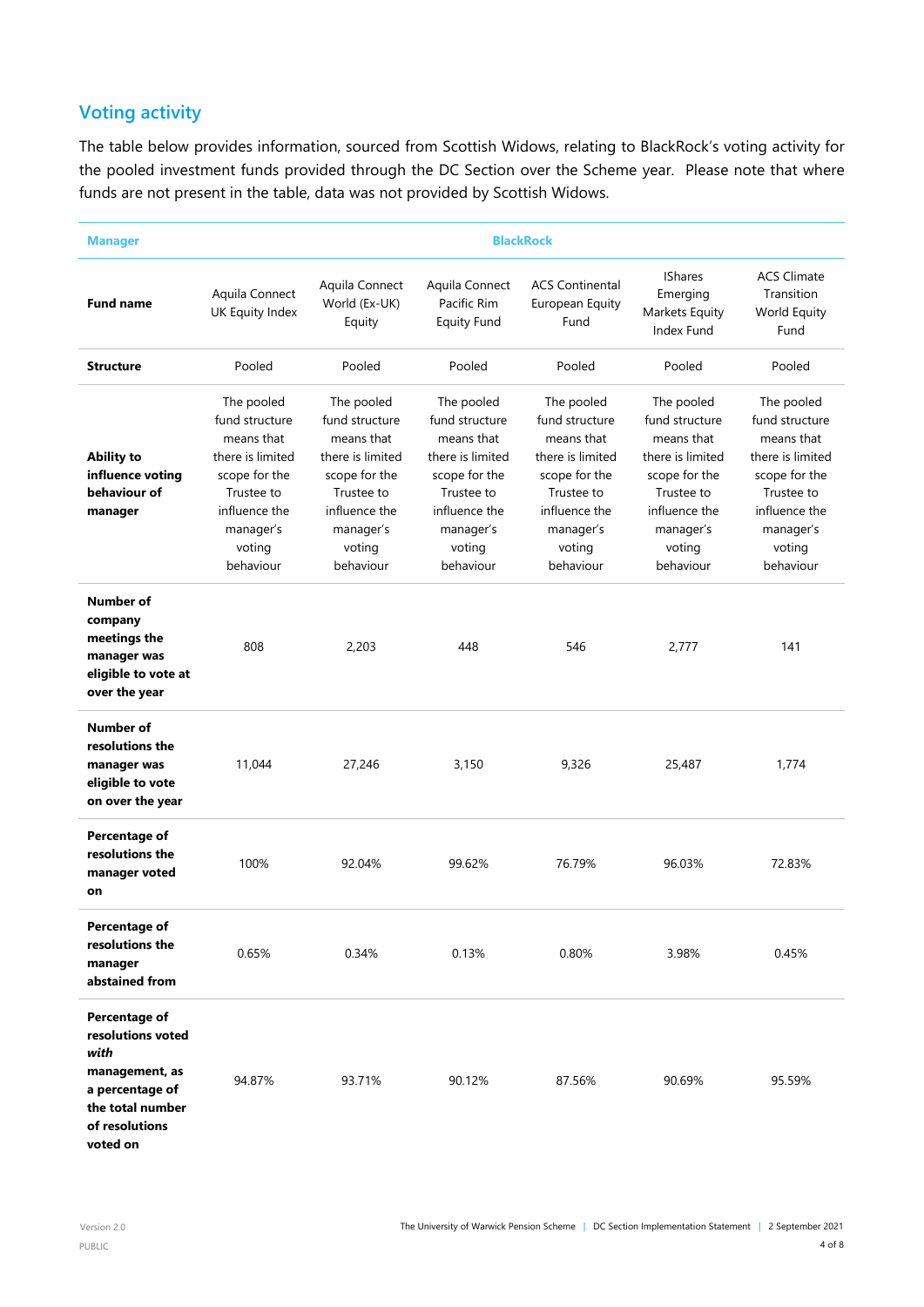| <b>Manager</b>                                                                                                                       |       | <b>BlackRock</b> |       |        |       |       |
|--------------------------------------------------------------------------------------------------------------------------------------|-------|------------------|-------|--------|-------|-------|
| Percentage of<br>resolutions voted<br>against<br>management, as<br>a percentage of<br>the total number<br>of resolutions<br>voted on | 5.13% | 6.26%            | 9.88% | 12.33% | 9.31% | 4.41% |
| Percentage of<br>resolutions voted<br>contrary to the<br>recommendation<br>of the proxy<br>adviser                                   | N/A   | N/A              | N/A   | N/A    | N/A   | N/A   |

The proportion of resolutions that were voted on and abstained from may not sum to 100%. This can be due to how the investment manager or local jurisdictions define abstentions or classify a formal vote or abstentions as opposed to not returning a voting form or choosing to nominate a proxy.

There are no voting rights attached to the other assets held by the DC Section and therefore there is no voting information shown above for these assets.

## **Proxy voting**

BlackRock's proxy voting process is led by the BlackRock Investment Stewardship team (BIS), which consists of three regional teams – Americas ("AMRS"), Asia-Pacific ("APAC"), and Europe, Middle East and Africa ("EMEA"). The analysts within each team will generally recommend how to vote at the meetings of the companies they cover. Voting decisions are made by members of the BlackRock Investment Stewardship team with input from investment colleagues as required and in accordance with [BlackRock's Global Principles](https://www.blackrock.com/corporate/literature/fact-sheet/blk-responsible-investment-engprinciples-global.pdf) and [custom market](https://www.blackrock.com/corporate/about-us/investment-stewardship#guidelines)[specific voting guidelines.](https://www.blackrock.com/corporate/about-us/investment-stewardship#guidelines)

Whilst BlackRock subscribes to research from the proxy advisory firms Institutional Shareholder Services (ISS) and Glass Lewis, it primarily uses proxy research firms to synthesise corporate governance information and analysis. Other sources of information it uses include each company's own reporting (such as the proxy statement and the website), its engagement and voting history with the company, and the views of its active investors, public information and ESG research. It does not follow any single proxy research firm's voting recommendations and works with proxy research firms to apply its proxy voting guidelines and filter out routine or non-contentious proposals.

## **Significant votes**

For the first year of implementation statements the Trustee has delegated to the investment manager(s) to define what a "significant vote" is.

In determining significant votes, BlackRock Investment Stewardship prioritises its work around the themes that it believes will encourage sound governance practices and deliver sustainable long-term financial performance at the companies in which it invests. BlackRock's year-round engagements with clients, as well as its active participation in market-wide policy debates, help inform these priorities. The themes it has identified are reflected in its Global Principles, market-specific voting guidelines and engagement priorities, which underpin its stewardship activities and form the benchmark against which it looks at the sustainable long-term financial performance of investee companies.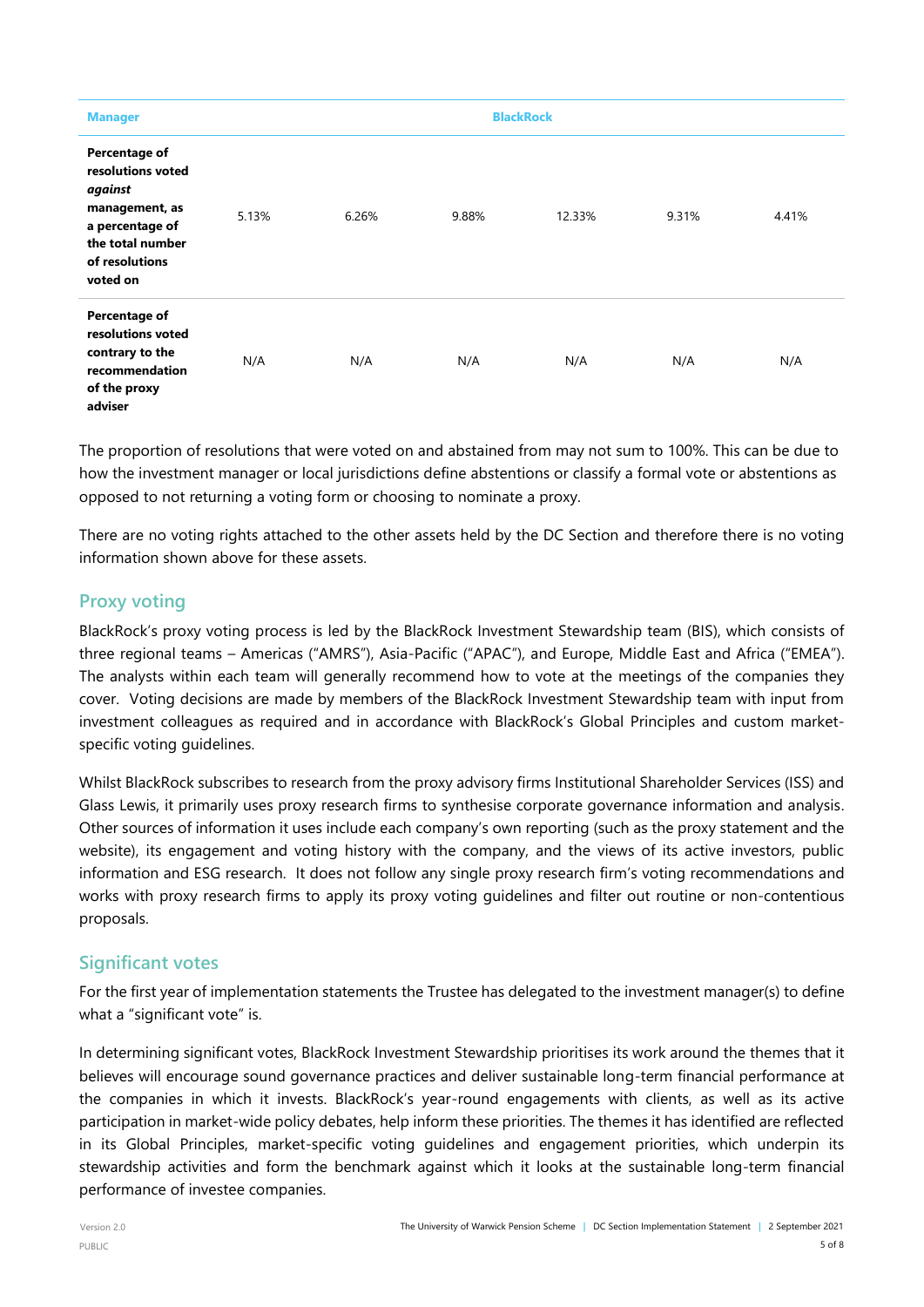**Across the six funds outlined above, BlackRock reported a total of 30 significant votes** (excluding duplication across the underlying funds) and it is not therefore feasible to include detail for each of these votes within this Statement. However, BlackRock periodically publishes "vote bulletins" on what it believes are its significant votes and these are available here: [https://www.blackrock.com/corporate/about-us/investment](https://www.blackrock.com/corporate/about-us/investment-stewardship#engagement-and-voting-history)[stewardship#engagement-and-voting-history.](https://www.blackrock.com/corporate/about-us/investment-stewardship#engagement-and-voting-history) These bulletins provide an overview of each significant vote and include background to the vote as well as BlackRock's rationale for voting 'For' or 'Against'.

The following table provides links to a sample of these voting bulletins for the pooled funds noted above. In most cases these have been selected as the vote applies to two or more of the pooled funds noted above, but also to ensure that there is at least one vote per fund:

| Company<br>name                               | Date of the<br>vote  | Link to summary information                                                                                | Fund(s)                                                                                                                                                            |  |
|-----------------------------------------------|----------------------|------------------------------------------------------------------------------------------------------------|--------------------------------------------------------------------------------------------------------------------------------------------------------------------|--|
| Exxon Mobil<br>Corporation                    | 27 May 2020          | https://www.blackrock.com/corporate/literature/press-<br>release/blk-vote-bulletin-exxon-may-2020.pdf      | Aquila Connect UK Equity Index<br>Aquila Connect World (Ex-UK) Equity<br>ACS Climate Transition World Equity Fund                                                  |  |
| Santander<br>Consumer USA<br>Holdings Inc.    | 10 June 2020         | https://www.blackrock.com/corporate/literature/press-<br>release/blk-vote-bulletin-santander-jul-2020.pdf  | Aquila Connect World (Ex-UK) Equity<br>ACS Continental European Equity Fund<br>ACS Climate Transition World Equity Fund                                            |  |
| Chevron<br>Corporation                        | 27 May 2020          | https://www.blackrock.com/corporate/literature/press-<br>release/blk-vote-bulletin-chevron-may-2020.pdf    | Aquila Connect UK Equity Index<br>Aquila Connect World (Ex-UK) Equity<br>ACS Climate Transition World Equity Fund                                                  |  |
| Woodside<br>Petroleum Ltd                     | 30 April 2020        | https://www.blackrock.com/corporate/literature/press-<br>release/blk-vote-bulletin-woodside-may-2020.pdf   | Aquila Connect UK Equity Index<br>Aquila Connect World (Ex-UK) Equity<br>Aquila Connect Pacific Rim Equity Fund<br><b>ACS Climate Transition World Equity Fund</b> |  |
| Mizuho<br>Financial<br>Group Inc              | 25 June 2020         | https://www.blackrock.com/corporate/literature/press-<br>release/blk-vote-bulletin-mizuho-fg-jun-2020.pdf  | Aquila Connect UK Equity Index<br>Aquila Connect World (Ex-UK) Equity                                                                                              |  |
| <b>Barclays Plc</b>                           | 7 May 2020           | https://www.blackrock.com/corporate/literature/press-<br>release/blk-vote-bulletin-barclays-may-2020.pdf   | Aquila Connect UK Equity Index<br>ACS Climate Transition World Equity Fund                                                                                         |  |
| Volkswagen<br>AG                              | 30 September<br>2020 | https://www.blackrock.com/corporate/literature/press-<br>release/blk-vote-bulletin-volkswagen-oct-2020.pdf | Aquila Connect World (Ex-UK) Equity<br>ACS Continental European Equity Fund                                                                                        |  |
| Daimler AG                                    | 8 July 2020          | https://www.blackrock.com/corporate/literature/press-<br>release/blk-vote-bulletin-daimler-jul-2020.pdf    | Aquila Connect UK Equity Index<br>Aquila Connect World (Ex-UK) Equity<br>ACS Continental European Equity Fund<br>ACS Climate Transition World Equity Fund          |  |
| Volvo AB                                      | 18 June 2020         | https://www.blackrock.com/corporate/literature/press-<br>release/blk-vote-bulletin-volvo-jun-2020.pdf      | Aquila Connect World (Ex-UK) Equity<br>ACS Continental European Equity Fund<br>ACS Climate Transition World Equity Fund                                            |  |
| <b>Top Glove</b><br>Corporation<br><b>Bhd</b> | 6 January<br>2021    | https://www.blackrock.com/corporate/literature/press-<br>release/blk-vote-bulletin-top-glove-jan-2021.pdf  | IShares Emerging Markets Equity Index<br>Fund                                                                                                                      |  |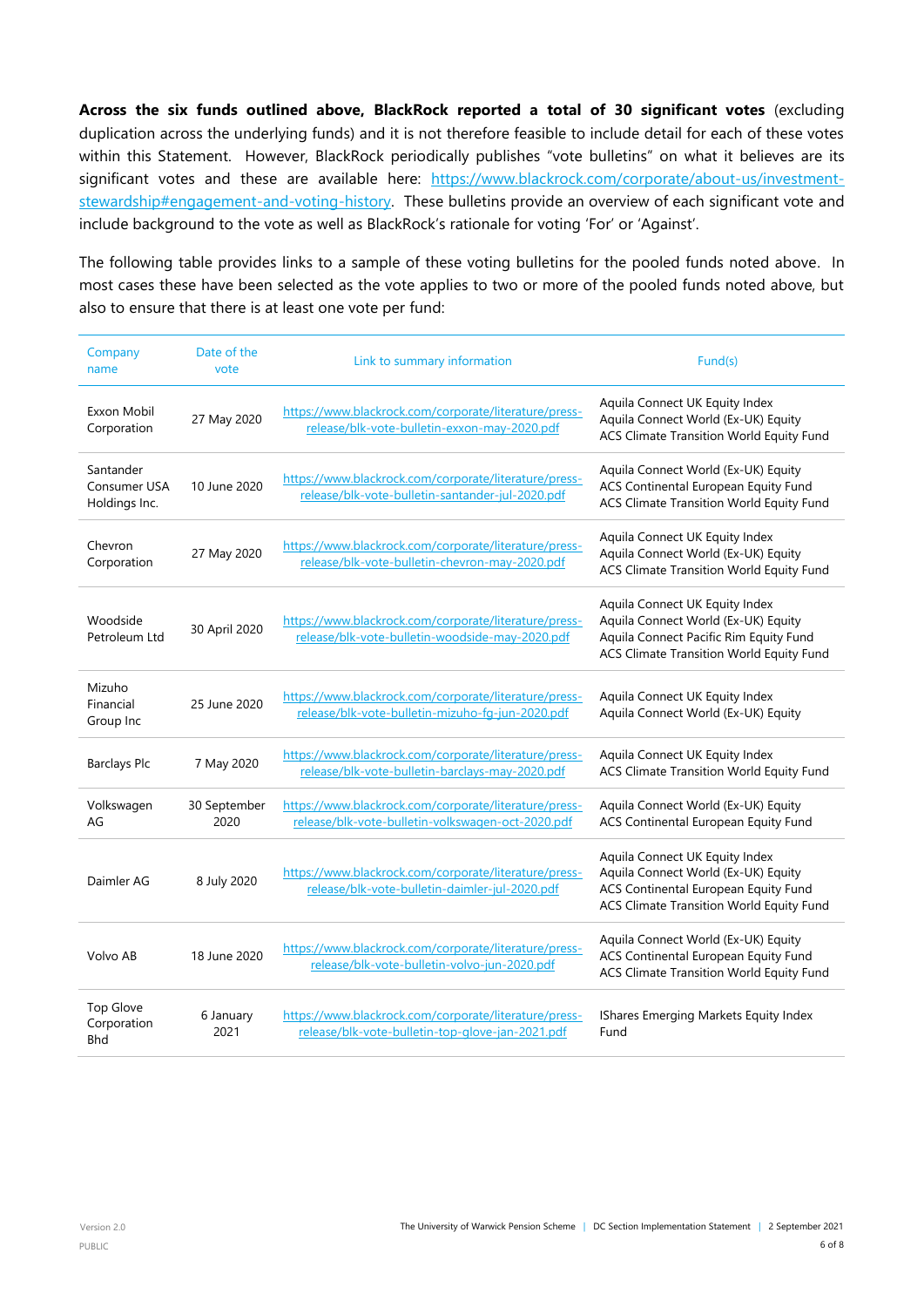# **Fund level engagement**

The table below provides details of the engagement activity for the DC Section's pooled funds over the Scheme year. Please note that where funds are not present in the table, we did not receive the data from Scottish Widows.

| <b>Manager</b>                                                                                                             | <b>BlackRock</b>                  |                                           |                                                     |                                                   |                                                            |                                                          |
|----------------------------------------------------------------------------------------------------------------------------|-----------------------------------|-------------------------------------------|-----------------------------------------------------|---------------------------------------------------|------------------------------------------------------------|----------------------------------------------------------|
| <b>Fund name</b>                                                                                                           | Aquila Connect<br>UK Equity Index | Aquila Connect<br>World (Ex-UK)<br>Equity | Aquila Connect<br>Pacific Rim<br><b>Equity Fund</b> | <b>ACS Continental</b><br>European Equity<br>Fund | <b>IShares</b><br>Emerging<br>Markets Equity<br>Index Fund | <b>ACS Climate</b><br>Transition<br>World Equity<br>Fund |
| Does the manager<br>perform<br>engagement on<br>behalf of the<br>holdings of the<br>fund                                   | Yes                               | Yes                                       | Yes                                                 | Yes                                               | Yes                                                        | Yes                                                      |
| Has the manager<br>engaged with<br>companies to<br>influence them in<br>relation to ESG<br>factors in the year?            | Yes                               | Yes                                       | Yes                                                 | Yes                                               | Yes                                                        | Yes                                                      |
| <b>Total number of</b><br>company<br>engagements<br>undertaken on<br>behalf of the<br>holdings in this<br>fund in the year | 2,845                             | 1,564                                     | 170                                                 | 448                                               | 408                                                        | 939                                                      |
| <b>Total number of</b><br>individual<br>companies<br>engaged                                                               | 1,723                             | 875                                       | 112                                                 | 213                                               | 285                                                        | 479                                                      |